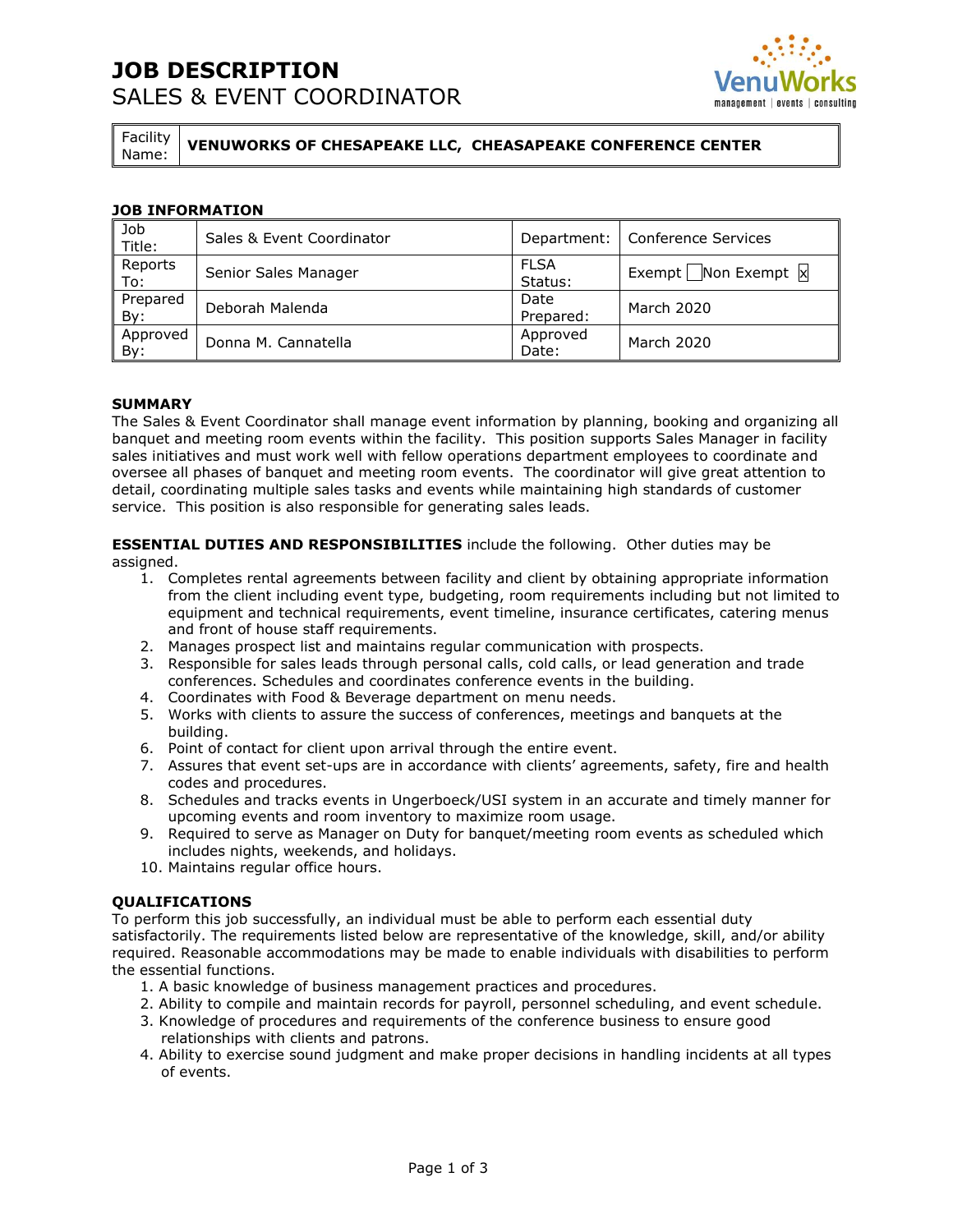# **JOB DESCRIPTION**  SALES & EVENT COORDINATOR



## **EDUCATION and/or EXPERIENCE**

- 1. Bachelor's degree (B. A.) from four-year College or University in management, hospitality or business related field is preferred.
- 2. Prefer a minimum of three (3) years' experience in hospitality/event management or related field.
- 3. Other combinations of experience and education that meet these requirements may be substituted.

#### **CERTIFICATES, LICENSES, REGISTRATIONS**

1. Applicant must possess current, valid driver's license and a current telephone number that can be accessed by building management personnel for business contact purposes

#### **LANGUAGE SKILLS** (at a minimum)

- 1. Ability to speak and understand English.
- 2. Ability to read and interpret documents such as instructions, policies and procedures.
- 3. Ability to write routine reports, business correspondence, and procedure manuals.
- 4. Ability to deal effectively and courteously with the general public.
- 5. Ability to effectively present information and respond to questions from groups of managers, clients, and customers.

#### **REASONING ABILITY**

Ability to apply common sense understanding to carry out instructions furnished in written, oral, or diagram form; ability to remember previously learned material such as specifics, criteria, techniques, principles, and procedures; ability to grasp and interpret the meaning of material; ability to use learned material in new and concrete situations; ability to break down material into its component parts so that its organizational structure can be understood; ability to recognize casual relationships, discriminate between behavior mechanisms, and identify elements that are relevant to the validation of a judgment; ability to put parts together to form a new whole or proposed set of operations; ability to relate ideas and formulate hypotheses; ability to judge the value of material for a given purpose on the basis of consistency, logical accuracy, and comparison to standards; ability to appraise judgments involved in the selection of a course of action; ability to identify choices and potential outcomes, determine importance of outcomes, combine information to prioritize options and make decision based on best and most important choice.

## **PHYSICAL DEMANDS**

The physical demands described here are representative of those that must be met by an employee to successfully perform the essential functions of this position.

- 1. While performing the duties of this job, the employee is regularly required to reach with hands and arms, talk or hear, and taste or smell.
- 2. The employee frequently is required to stand; walk; sit; and use hands to finger, handle, or feel.
- 3. The employee is occasionally required to climb or balance and stoop, kneel, crouch, or crawl.
- 4. The employee must regularly lift and/or move up to 25 pounds and frequently lift and/or move up to 50 pounds.
- 5. Specific vision abilities required by this job include close vision, distance vision, color vision, and ability to adjust focus.

#### **WORK ENVIRONMENT**

The work environment characteristics described here are representative of those an employee encounters while performing the essential functions of this job. Reasonable accommodations may be made to enable individuals with disabilities to perform the essential functions. While performing the duties of this job, the employee is occasionally exposed to moving mechanical parts and risk of electrical shock. The noise level in the work environment is usually moderate.